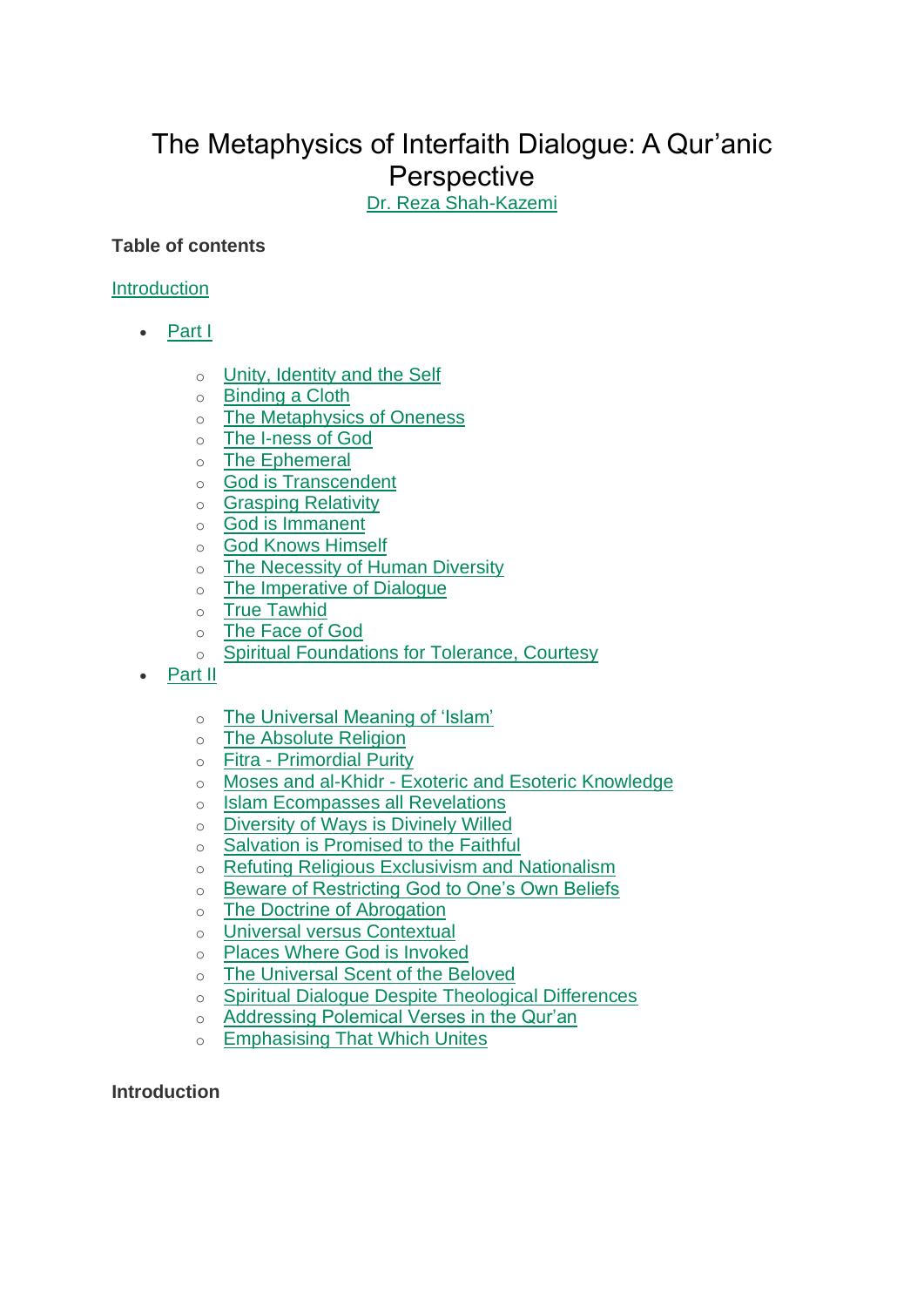I would like to begin my talk by expressing heartfelt gratitude to Professor James Cutsinger for having invited me to this conference and for all his hard work, meticulous organisation, and gracious hospitality. It is indeed an honour to be present at a gathering such as this and it is a particular privilege to be able to speak in the presence of two scholars I consider to be my teachers, Professor Nasr and Professor Chittick, for whose outstanding contributions to the field of Islamic spirituality I am so grateful.

When Professor Cutsinger invited me to deliver a paper at this conference, I decided after some thought to address myself to the Qur'an as a source of inspiration for interfaith dialogue. I came to this decision not because I am an authority on the Qur'an; I am at the very beginning of my scholarly engagement with the sacred text. Rather, I decided on this theme because I felt that the metaphysical and spiritual dimensions of the Qur'an, as expounded in the Sufi tradition, have so much to offer those engaged in religious dialogue; those, in particular, who see the different religions as being so many 'paths to the heart'.

Little did I realize how urgent it would become for all Muslims to bring to light within themselves and for others, the spirituality and universality of the Qur'an. The recent and ongoing tragic events have precipitated a heated debate about the nature of the religion of Islam, and of course, the basic message of its founding scripture. I have, accordingly, modified the first part of my paper in order to focus more sharply on the way in which the Qur'anic discourse, understood spiritually, is an effective antidote to the poison of religious fanaticism and a powerful force for the spirit of inter-religious harmony.

I will touch very briefly in this first part of the paper on certain basic themes of Sufignosis or *ma'rifa*, that are rooted in the Qur'anic message, and briefly allude to some of their implications for reaching out to 'the other'; in the second part of the talk the aim is to show how a spiritual conception of the essence of Islam opens up a path leading to the heart of religion as such. Finally, I will present a series of verses from the Qur'an which uphold this essentialist view of religion and which clearly exclude what Frithjof Schuon has aptly called 'religious nationalism' - that is, the idea that only one religion is true to the exclusion of all others.

**Part I**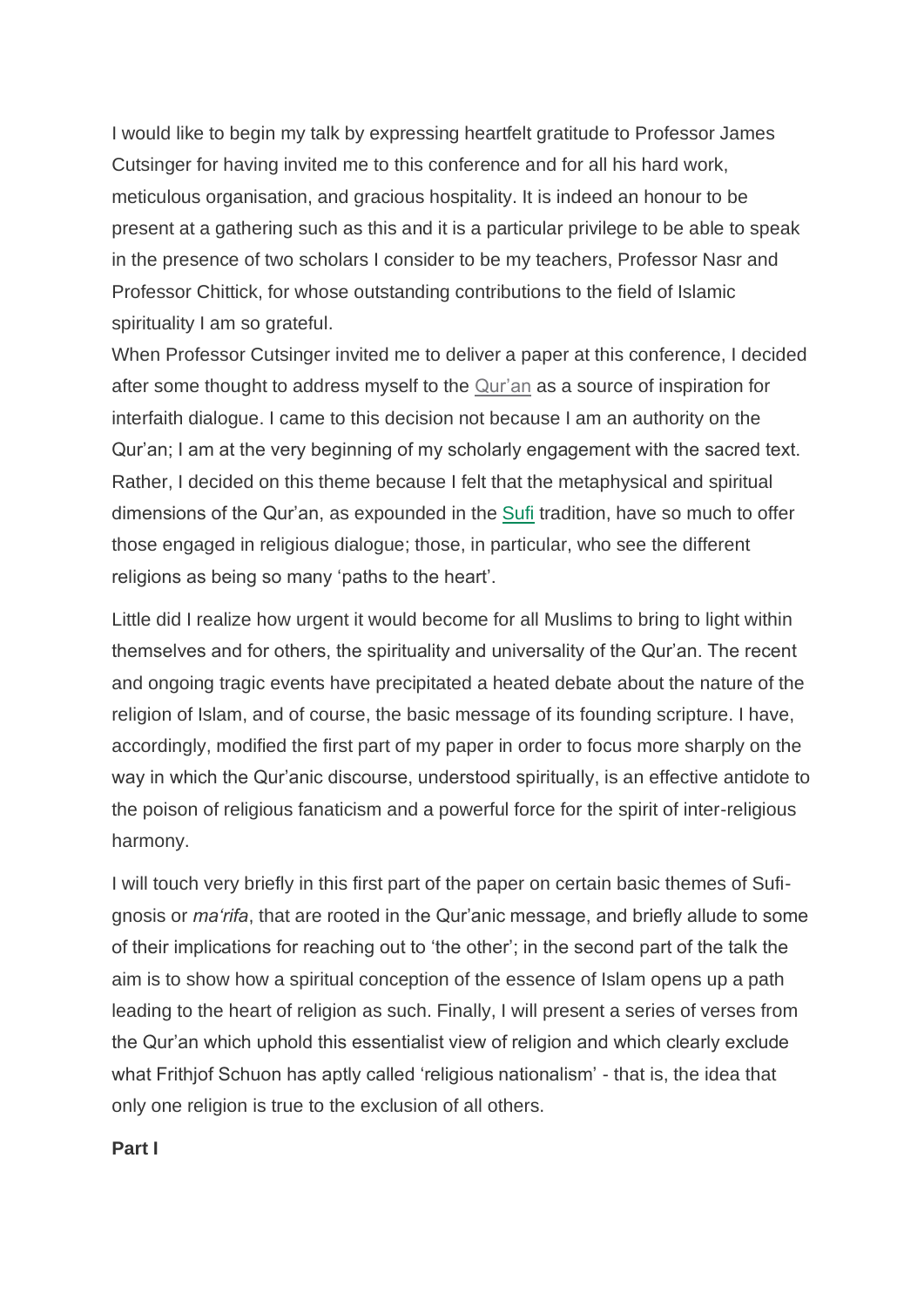## **Unity, Identity and the Self**

Sufi metaphysical doctrines can be regarded as so many elaborations upon the fundamental message of the Qur'an, the principle of *tawhid*, expressed in the credal formula: *la ilaha illa'llah* - no god but God. Whereas theologically the statement is a relatively straightforward affirmation of the uniqueness of the divinity, and the negation of other 'gods', metaphysically, the formula is read as an affirmation of the true nature of being - no reality but the one Reality. Thus, 'theological' *tawhid* is transformed into 'ontological' *tawhid*, the doctrine of the oneness of being, associated in particular with the school of Ibn 'Arabi.

Despite appearing to be the concern only of mystics with an otherworldly and introspective orientation, Sufi metaphysical perspectives on the central Qur'anic message of *tawhid* are in fact highly pertinent to the theme of dialogue. In particular, the implications of *tawhid* in respect to notions of 'self' and 'other' can be of inestimable value in helping to overcome one of the key obstacles to authentic and fruitful dialogue in today's multi-religious world.

# **Binding a Cloth**

This obstacle consists in a notion of 'identity' or 'selfhood' that has become opaque, congealed, or reified. When the self is regarded as the absolute criterion for engaging with the other, there arises a suffocating notion of identity which feeds directly into chauvinism, bigotry and fanaticism - qualities that are expressed by the Arabic word *ta'assub*. In its root meaning, this word graphically conveys the selfindulgence that constitutes the life-blood of all forms of fanaticism: *ta'assaba* primarily signifies binding a cloth around one's head.

One becomes literally self-enwrapped, each fold of the cloth compounding the initial preoccupation with one's own congealed frame of identity; one becomes imprisoned within a mental 'fabric' woven by one's own prejudices; as the head swells, the mind narrows. Needless to say, this has nothing to do with the positive symbolism of that most dignified form of headdress, the turban.

If the 'I' be identified in a quasi-absolute manner with the ego, the family, the nation or even the religion to which one belongs, then the 'other' - at whatever level - will likewise be given a quasi-absolute character. It is precisely such exclusivist notions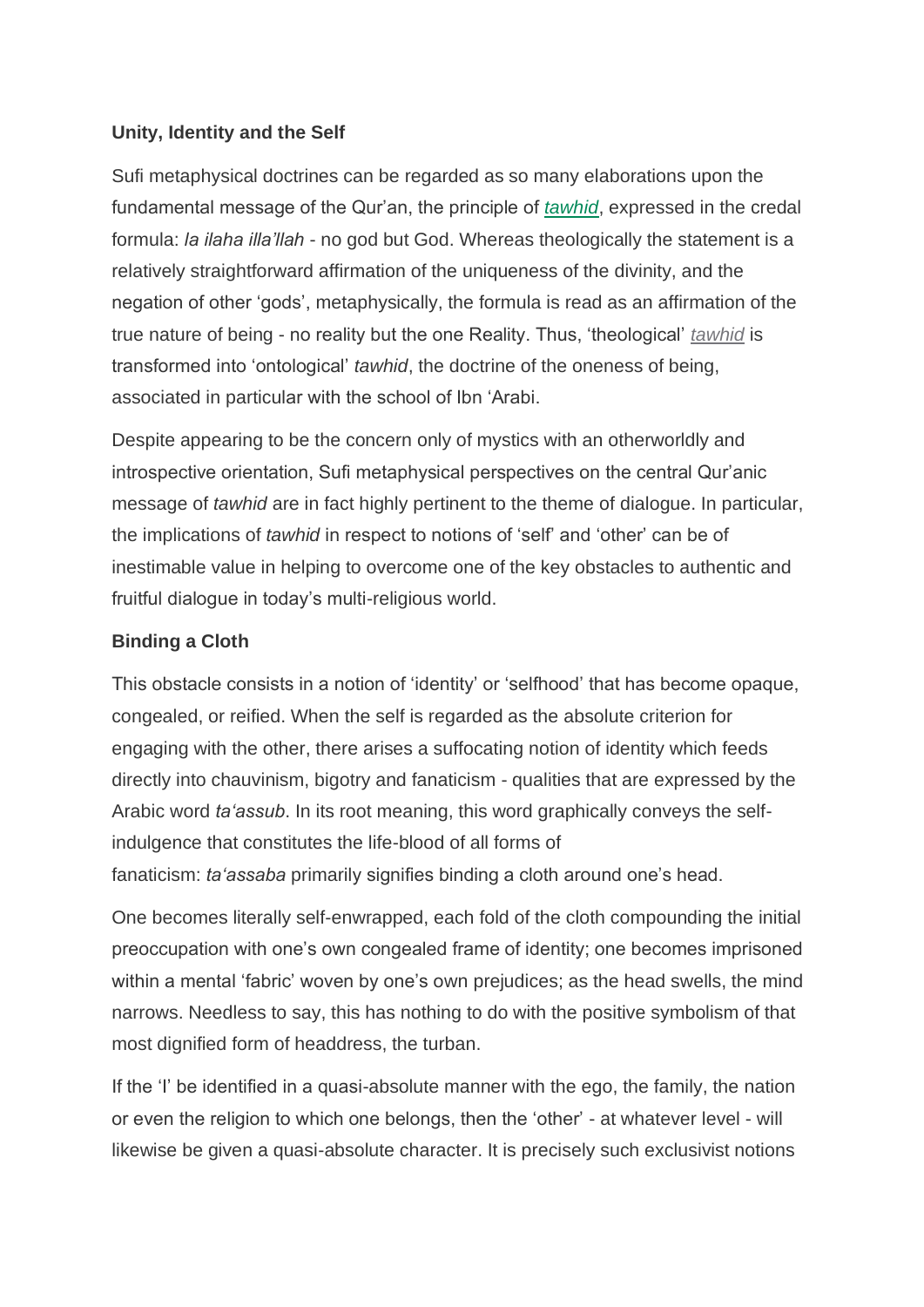of 'self' and 'other' that contribute to the dynamics of suspicion and fear, fanaticism and conflict.

# **The Metaphysics of Oneness**

The metaphysics, or science of oneness, on the other hand, does not so much abolish as attenuate, not equalize but situate, all limited conceptions of identity. It serves to relativise every conceivable notion of identity in the face of the Absolute; in other words, it ensures that no determinate, formal conception of 'self' be absolutised, or 'worshipped', however unconsciously, as 'idol'. The metaphysics of integral *tawhid* can be regarded as the most complete and effective antidote to fanaticism in so far as it undermines this idolatry of selfhood, a type of idolatry tersely summed up in the Qur'anic question: "Hast thou seen him who maketh his desire his god?" (25:43; almost identical at 45:23).

In the Qur'an, God says to Moses at the theophany of the burning bush, "*Inni ana'llah*". The following extremely important comment is made on this by Ja'far al-Sadiq, 6th Shi'i imam, regarded also in the Sufi tradition as one of the 'poles' (*aqtab*) or supreme authorities of the early generations. This comment comes in a *tafsir* that was to have a profound influence on the later unfolding of Sufi doctrine.

# **The I-ness of God**

'It is not proper for anyone but God to speak of himself by using these words *inni ana*, 'I am I'. I [that is Moses, according to al-Sadiq's commentary] was seized by a stupor and annihilation (*fana'*) took place. I said then: 'You! You are He who is and who will be eternally, and Moses has no place with You nor the audacity to speak, unless You let him subsist by your subsistence (*baqa'*)'."

Another important early expositor of Sufi doctrine, al-Kharraz, defines *ma'rifa*, or gnosis, in relation to this principle of the one-and-only 'I-ness' of God: "Only God has the right to say 'I'. For whoever says 'I' will not reach the level of gnosis."

# **The Ephemeral**

It might however be objected here that such sublime metaphysical ideals and the spiritual states they call forth can only be the concern of a small number of mystics, and highly accomplished ones, at that. Can ordinary people concerned with dialogue and coexistence in the modern world, really benefit from such perspectives? We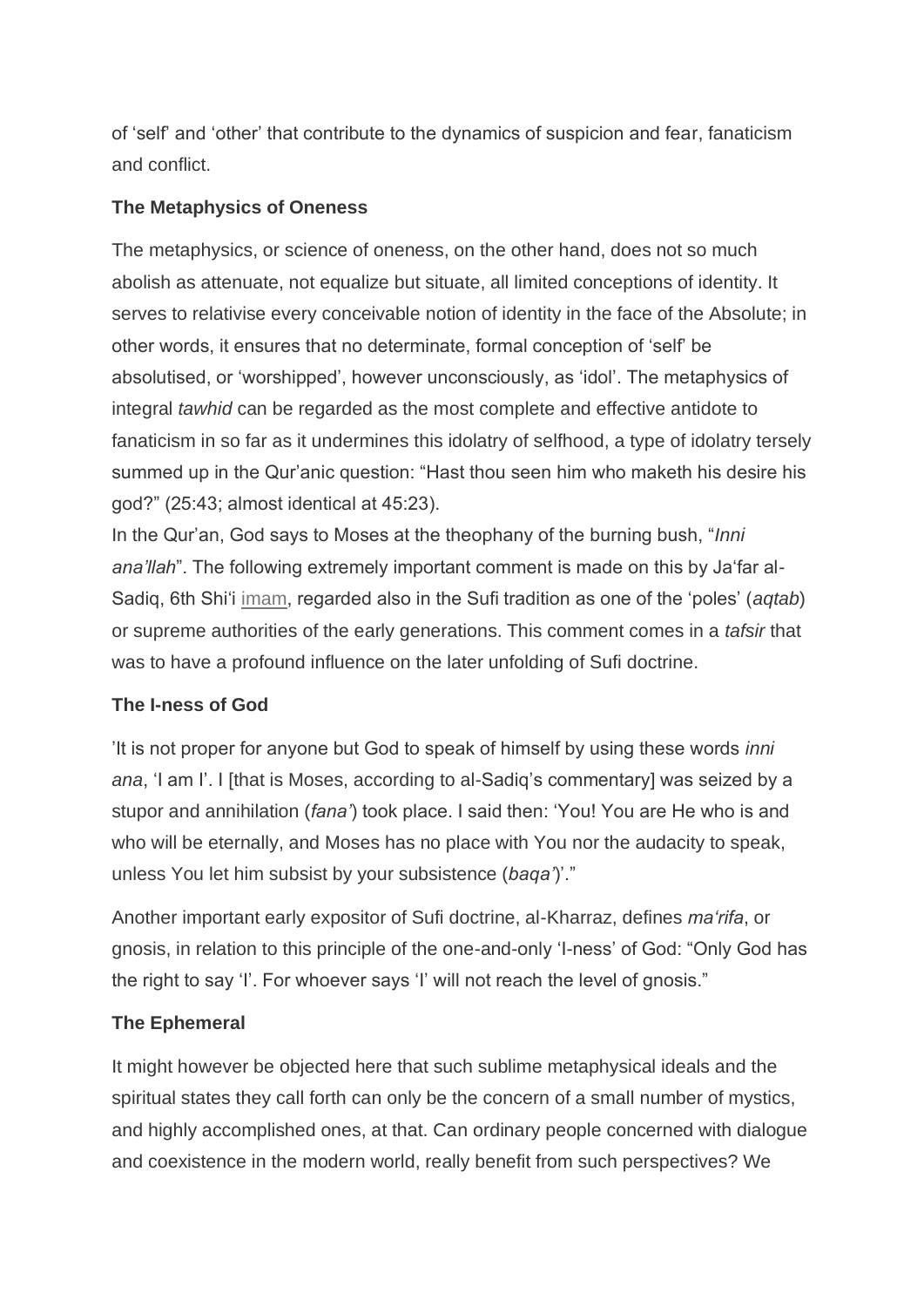would readily answer in the affirmative. For not only do the principles in question even on the discursive plane - help dissolve the fixations on selfhood that give rise to pride and arrogance, on the individual and collective levels, but also, more directly, the key Qur'anic verses from which these principles and perspectives flow can bring about, in the heart of the receptive reader, a penetrating sense of the ephemerality of all things, including, crucially, the ego and its manifold extensions.

Two of the most important of these verses are the following:

"Everything is perishing except His Face [or essence]" (28:88).

"Everything that is thereon is passing away; and there subsisteth but the Face of thy Lord, possessor of Glory and Bounty" (55:26-27).

# **God is Transcendent**

It should be noticed here that the words indicating the ephemeral nature of all things - *halik*, 'perishing', and *fan*, 'passing away' or 'evanescing' - are both in the present tense: it is not that things will come to naught or perish at some later point in time, they are in fact, here and now, 'extinguishing', before our very eyes. That which will not be is already 'not', in a certain sense, and one grasps this not only in the ineffable moments of mystical experience, but also in the very measure that one understands the following principle: reality is not subject to finality, cancellation, extinction, non-being. That which is absolutely real is that which is eternal: it is the Face of the Lord that, alone, subsists. Conversely, all that which is impermanent is, by that very fact, unreal in the final analysis.

# **Grasping Relativity**

Reflection on the verses above, then, can heighten the sense of the relativity of all things - and, pre-eminently, the ego - in the face of the one, sole, exclusive Reality. Instead of allowing an egocentric conception of selfhood to be superimposed onto religion and even onto God, such a perspective helps to engender the opposite tendency: to see the ego itself *sub-species aeternitatis*, from the aspect of eternity. What results is a more concrete apprehension of the essential limitations of the self: the contours that delimit and define the ego are more vividly perceived against an infinite background.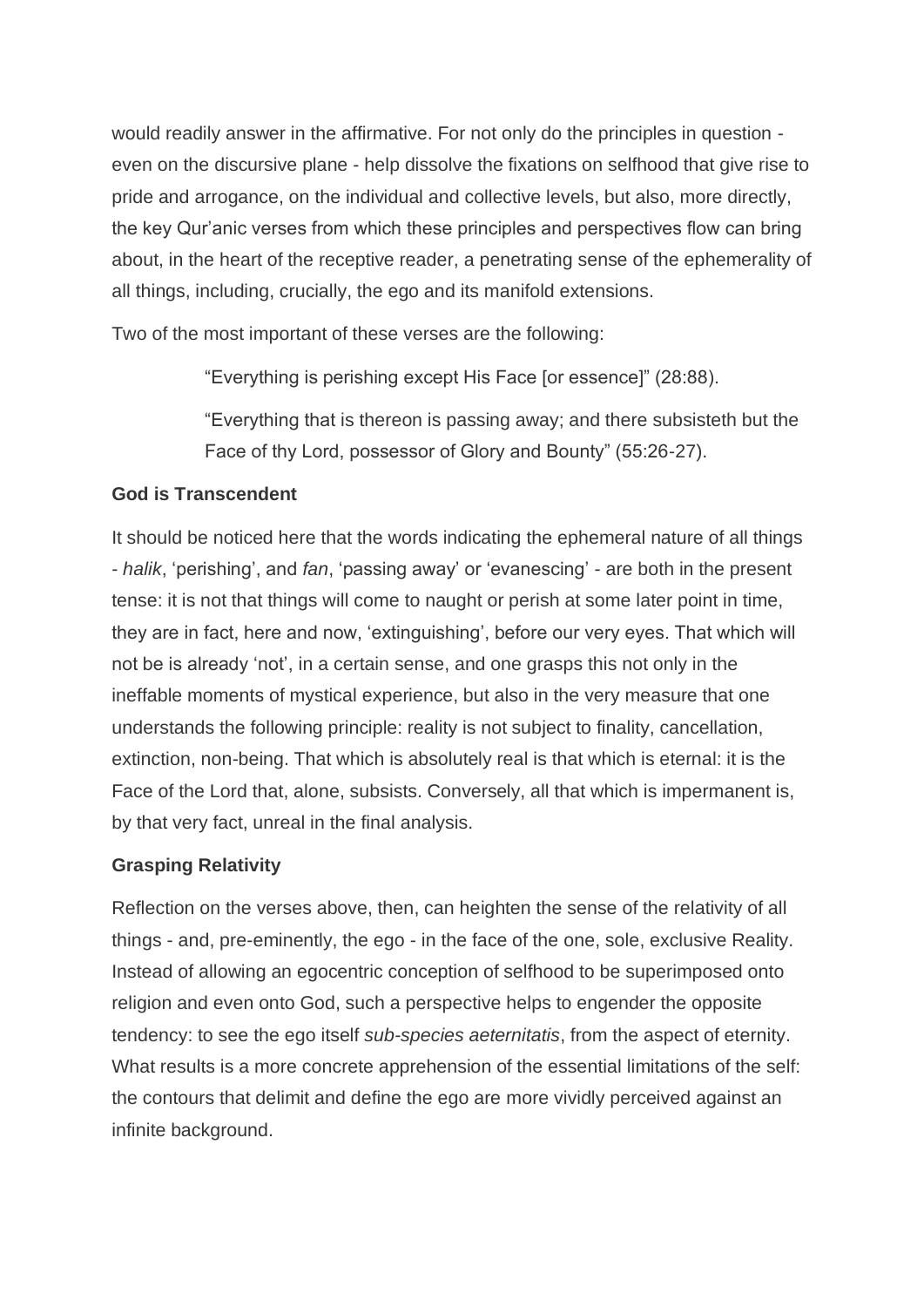Thus, what is in question here is not so much a vaguely mystical notion of universal illusion but a concrete, realistic and effective sense of spiritual proportions. The limitations -existentially - and the pretensions - psychologically - of the ego are revealed and a consciously theocentric focus replaces the all too often unconsciously egocentric one: nothing is absolute but the Absolute. Herein lies the first major lesson given by Sufi gnosis to those engaged in dialogue; a negative lesson, that is, the negation of egocentricity, one of the primary motors of fanaticism.

## **God is Immanent**

As for the second lesson, this is the positivity which flows from the complementary aspect of gnosis, the subsistence or *baqa'* that comes after *fana'*. This is related to the theme of immanence. Indeed, the verses quoted above do not only assert the exclusive reality of God; they also contain a subtle allusion to the divine inclusivity.

The Face of God which alone subsists is not only the transcendent, divine essence, in relation to which all things are nothing; it is also the immanent presence which pervades and encompasses all things, constituting in fact their true being. One should take careful note of the following six verses which refer to this complementary, inclusive dimension of the divine reality.

"And unto God belong the East and the West; and wherever ye turn, there is the Face of God" (12:115).

"He is with you, wherever ye be" (57:4).

"We are nearer to him [man] than the jugular vein" (50:16).

"Know that God cometh in between a man and his own heart" (8:24).

"Is He not encompassing all things?" (41:54).

"He is the First and the Last, and the Outward and the Inward" (57:2).

Each of these verses contains the seeds of the most profound spiritual doctrines; and each has given rise to the most fecund meditation upon that most mysterious of all realities, the immanence of the Absolute in all that exists; of all that which is, from another point of view "other than God".

# **God Knows Himself**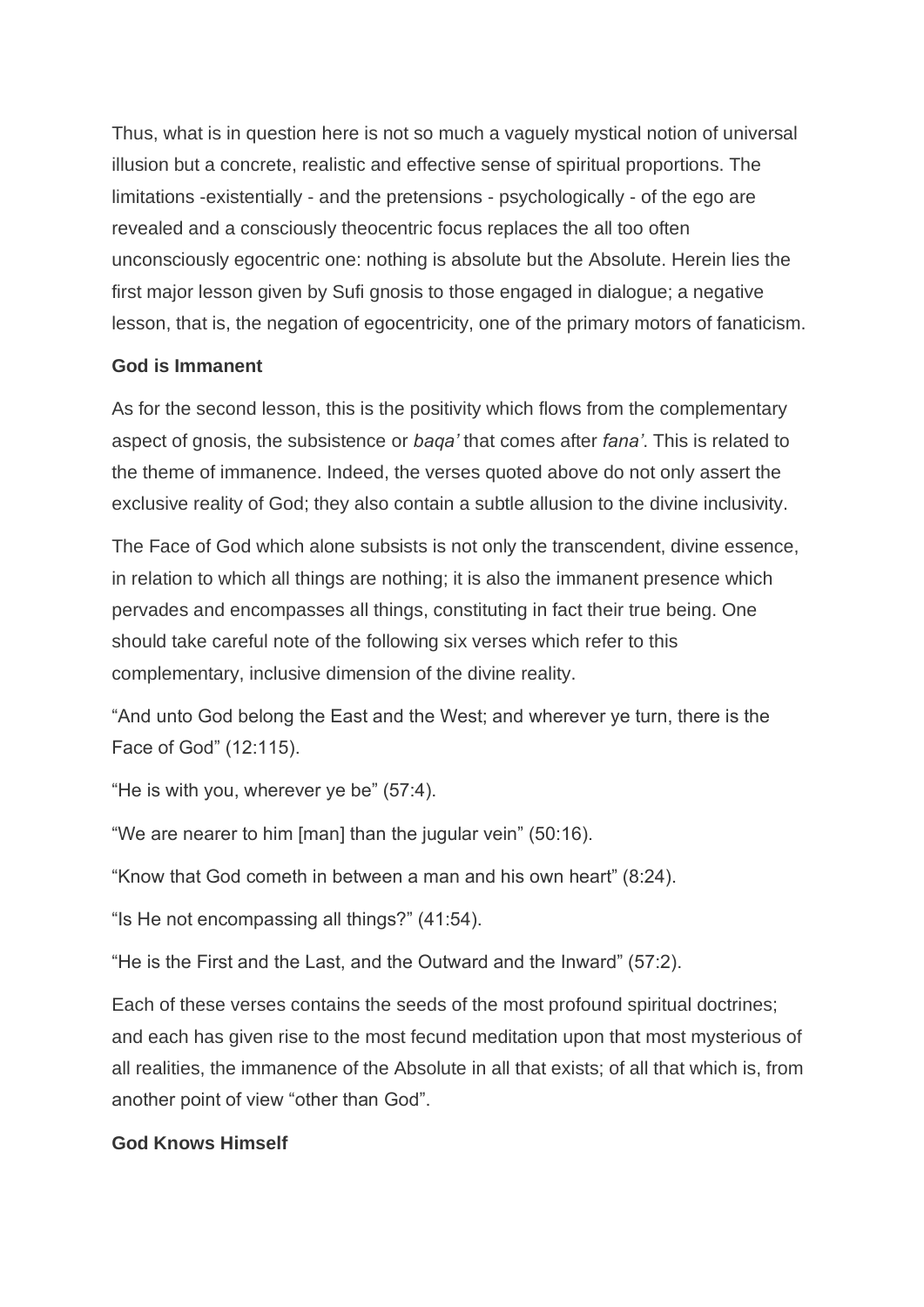Before considering the question of divine immanence in relation to dialogue, it is worth dwelling briefly on the function of relativity, or 'otherness' in relation to God, since this also has its significance for dialogue. This 'otherness' is described by Ibn 'Arabi as the locus where God reveals Himself to Himself, "for the seeing of a thing itself by itself, is not the same as its seeing itself in another, as it were in a mirror."

The function, then, of an apparent 'other', at the level of divine self-disclosure, is to make possible a particular mode of self-knowledge. One recalls here the holy utterance, or *hadith qudsi*, so fundamental to Sufi spirituality: "I was a hidden treasure, and I loved to be known, so I created the world." Herein, one might venture to say, lies the ultimate metaphysical archetype of all 'dialogue'. What we have here is a kind of 'dialogue' or communication between different aspects of the Absolute, a dialogue mediated by relativity.

# **The Necessity of Human Diversity**

Now, if the creation of the world springs from a divine love for a distinct mode of selfknowledge, the Qur'an indicates that the differentiation, within mankind, in respect of gender, tribe and race, also serves a mode of knowledge:

"O mankind, truly We have created you male and female, and have made you nations and tribes that ye may know one another. Truly the most noble of you, in the sight of God, is the most Godfearing" (49:13).

Distinction and difference are here affirmed as divinely willed, and as means by which knowledge is attained. One should note that the word for knowing one another, *ta'arafu*, and that for being 'known' in the holy utterance, *u'raf*, are derived from the same root, *'arafa*, and is tied to the meaning of spiritual knowledge or gnosis, the essence of which is expressed in the famous *hadith*, 'Whoso knows himself knows his Lord'. Thus, knowledge of self, knowledge of the other and knowledge of God are all interwoven, and should be seen as complementary and mutually reinforcing, each element having a role to play in the attainment of spiritual knowledge or *ma'rifa*.

#### **The Imperative of Dialogue**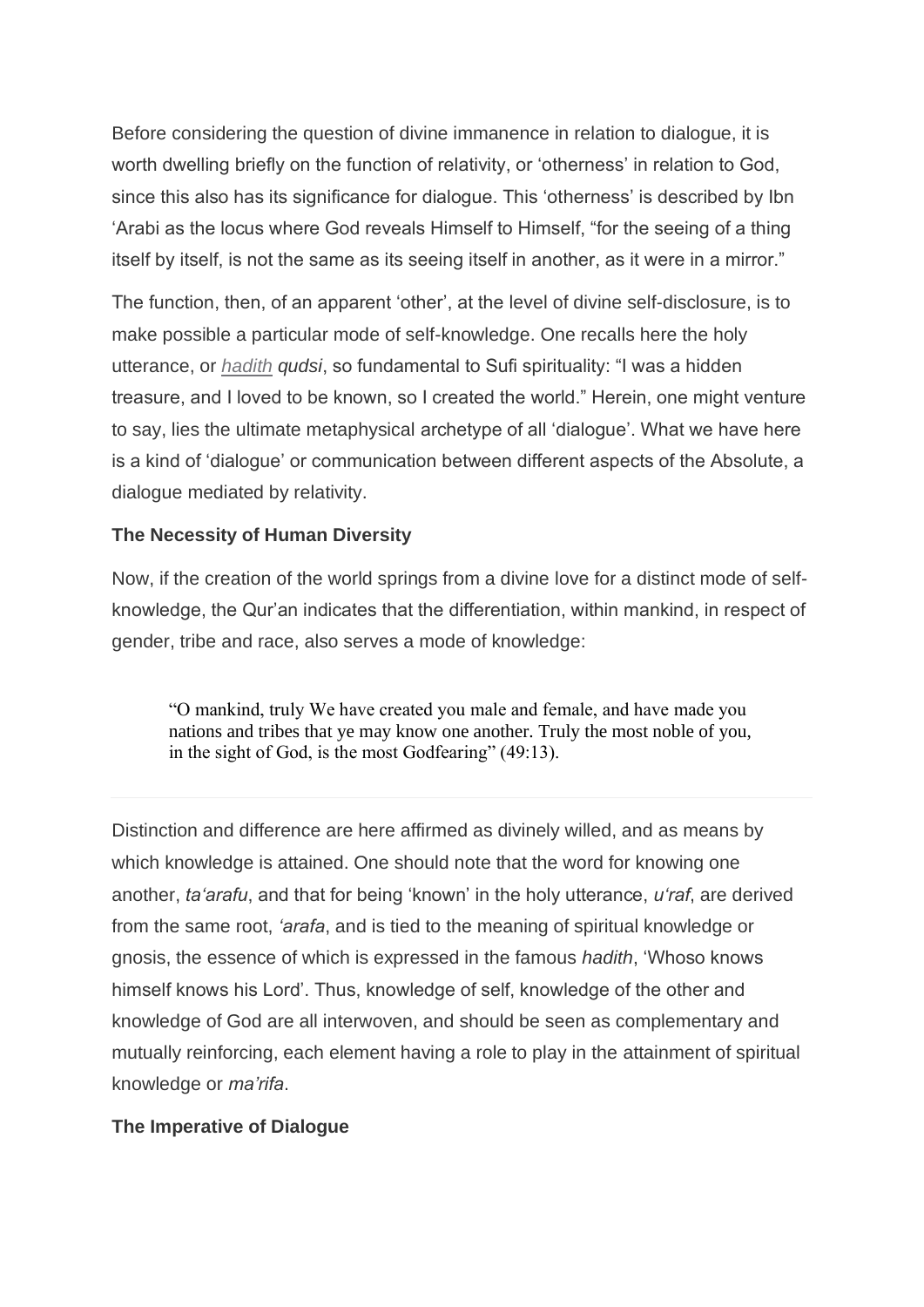The verse cited above is often given as a proof-text for upholding the necessity of dialogue, establishing the principle of peaceful coexistence, and indicating the divine ordainment of human diversity. Now while it does indeed support such principles, the import of the verse is deepened, its message is made more compelling and its scope more far-reaching, in so far as it is consciously related to the metaphysical principle of self-knowledge through divine self-disclosure. Thus, dialogue here-below - a dialogue rooted in the sincere desire for greater knowledge and understanding both of 'the other' and of oneself - can be seen as a reflection of, and participation in, the very process by which God knows Himself in distinctive, differentiated mode; that is, not in respect of His unique, eternal essence, but in respect of the manifestation of the 'treasure' comprised or 'hidden' within that essence.

There is nothing in creation that does not obey this ontological imperative of "making known" the divine treasure. The Qur'an refers repeatedly to this universal law, doing so in terms of praise and glorification:

"The seven heavens and the earth and all that is therein praise Him, and there is not a thing but hymneth His praise, but ye understand not their praise" (17:44).

"Hast thou not seen that God - He it is Whom all who are in the heavens and the earth praise; and the birds in flight: each verily knoweth its prayer and its form of glorification" (24:41).

#### **True Tawhid**

We now return to the theme of divine immanence. The verse cited earlier, "Everything is perishing except His Face," refers both to transcendence and to immanence. This is made clear by al-Ghazali in his famous exegesis of this verse. The highest gnostics see, according to him, that everything has two faces, one pertaining to itself, and another pertaining to God; it is this face of God within all things that is alone real; and it is this divine face that is seen by the gnostics upon the attainment of *fana'*. All multiplicity vanishes for them and absolute singularity is attained. Ghazali says that this is called, in the language of reality, *tawhid*, truly making one.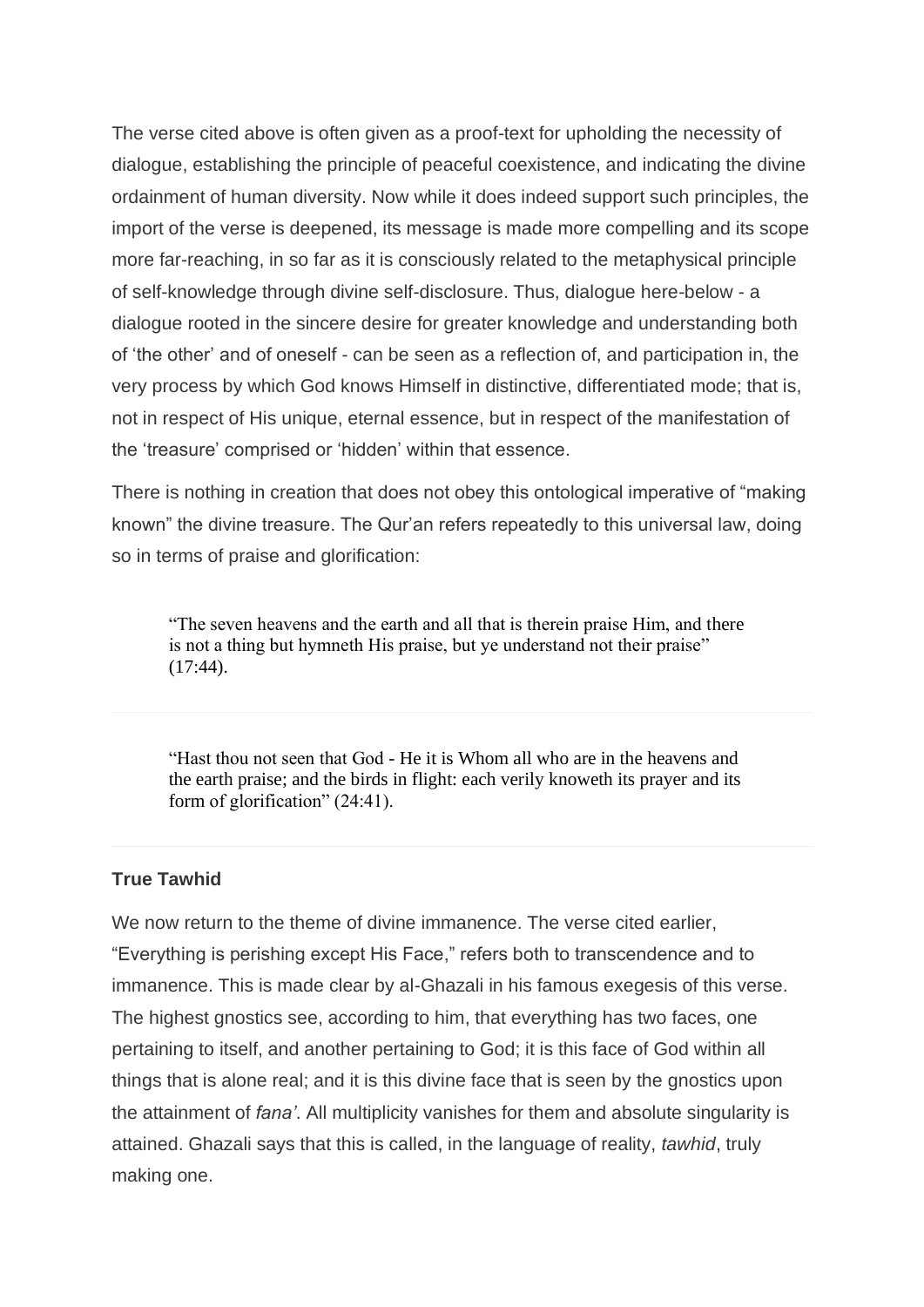It might be asked here: Is there not a contradiction between the extinction of phenomenal multiplicity called for by the deepest level of *tawhid* and the affirmation of human plurality created by God? One way of transforming this apparent contradiction into an expression of spiritual profundity is by stressing the principle of the divine 'face' within each thing.

## **The Face of God**

Those Sufis who are extinguished to their own particular 'face' - extinguished from their own non-existence - come alive to the divine face that constitutes their true reality, the immanence of God's presence within them, and also within all that exists: Wherever ye turn there is the Face of God. Now it is precisely that divine aspect, in all things, and in all other nations and peoples, that can come into focus when this level of *tawhid* is grasped aright.

And one does not have to experience the grace of mystical annihilation to comprehend this principle; as Ghazali said, one can arrive at this principle not only *dhawqan*, by way of 'taste', or mystical experience, but also *'irfanan 'ilmiyyan*, as a mode of cognitive knowledge. If the mystical realization of this principle bestows a 'taste' of *tawhid*, we might say, following on from Ghazali, that an intellectual assimilation of the principle bestows a 'perfume' of *tawhid*.

If the ultimate, mystical degree of *tawhid* is only realized through extinction, the lower degrees imply at least that 'perfume' or prefiguration of mystical extinction which consists in self-effacement, is humility. Now an intellectual assimilation of this vision of unity, together with an orientation towards the humility that it demands, is certainly sufficient to dissolve the egocentric knots that constitute the stuff of *ta'assub*, of all forms of fanaticism.

What results from an apprehension of the deeper implications of *tawhid*, then, is a heightened, spiritual discernment: that is, a presentiment both of one's own nothingness before the divine reality, and also, of the innate holiness, the divine 'face', within the 'neighbour'. The transcendent, divine reality before which one is extinguished is known to be mysteriously present within 'the other'. One observes here the spiritual underpinning of that crucial relationship, so often stressed in Sufi ethics, between humility and generosity, between self-effacement and self-giving; the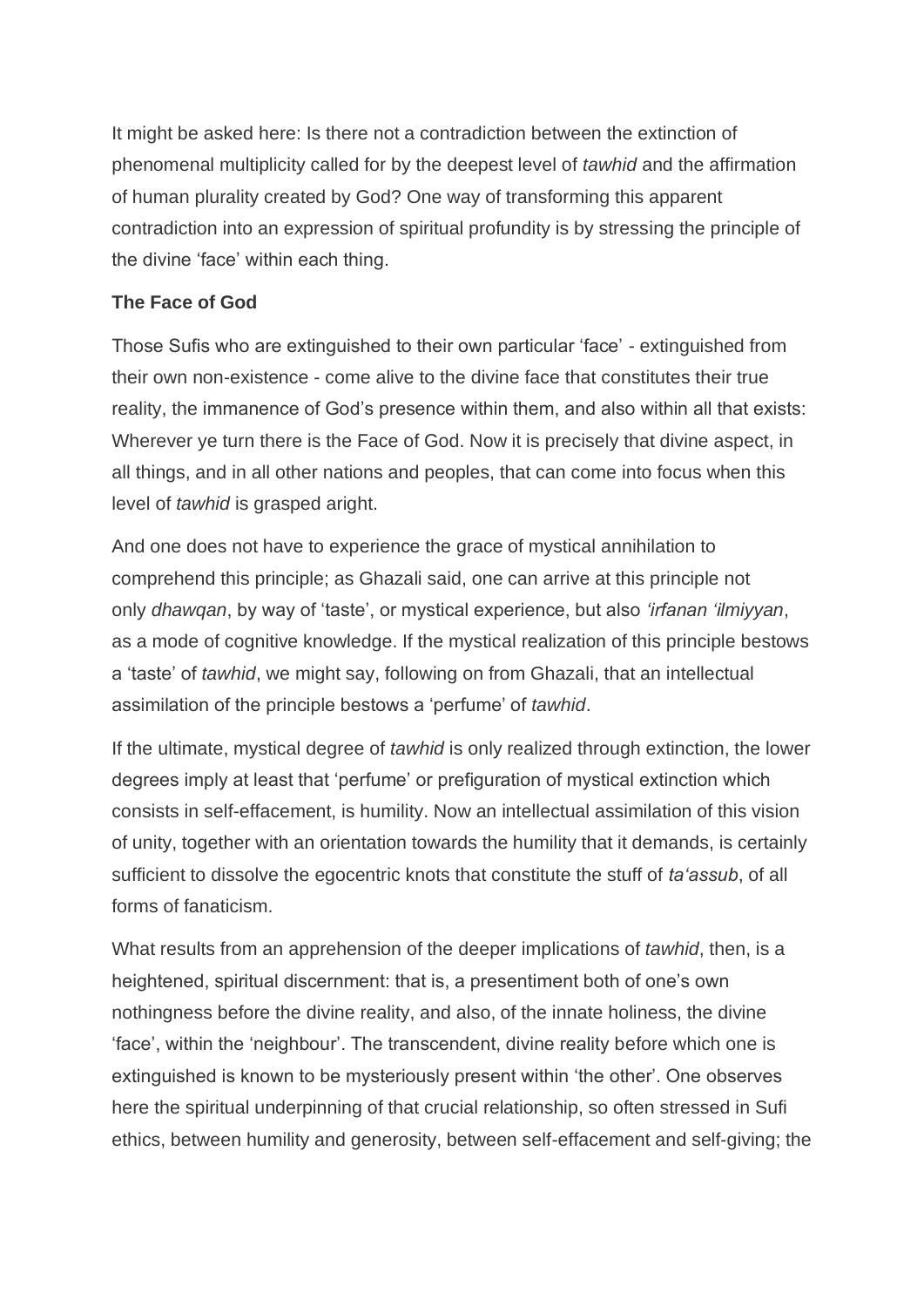first being a kind of *fana'* in ethical mode, and the second being a moral expression or concomitant of *tawhid*.

# **Spiritual Foundations for Tolerance, Courtesy**

Respect for one's neighbour is thus deepened in the very measure that one is aware of the divine presence within and beyond both oneself and the neighbour. Herein, one might say, resides one of the spiritual foundations of *adab*, or 'courtesy', understanding by this word the profound respect, if not reverence, for the 'other' that constitutes the true substance of all outward, socially conditioned forms of etiquette, good manners, and propriety towards the neighbour.

One sees, then, that it is not so much 'religious pluralism' as 'metaphysical unity' that establishes a deep-rooted and far-reaching tolerance, one that is not so much formulated as a rule, to be obeyed or broken as one will; rather, what emerges is a mode of tolerance that is organically related to an awareness of the divine presence in all things, an apprehension of the inner holiness of all that exists.

## **Part II**

# **The Universal Meaning of 'Islam'**

In this second part of the talk I would like to begin by stressing one aspect of the meaning of the word Islam, its literal meaning, that of submission, and to show how, from a Sufi perspective on the Qur'an, this meaning of religion as such takes precedence over such and such a religion.

According to one of the most highly regarded translators of the Qur'an, Muhammad Asad, the word 'Islam' itself would have been understood by the hearers of the word at the time of the revelation of the Qur'an in terms of its universal, and not communal, meaning. This meaning emerges clearly from many verses containing the words Muslim and Islam. In the following verse, the principle of universal submission is equated with the religion of God:

"Seek they other than the religion of God (*din Allah*), when unto Him submitteth whosoever is in the heavens and the earth, willingly or unwillingly? And unto Him they will be returned"  $(3:83)$ .

#### **The Absolute Religion**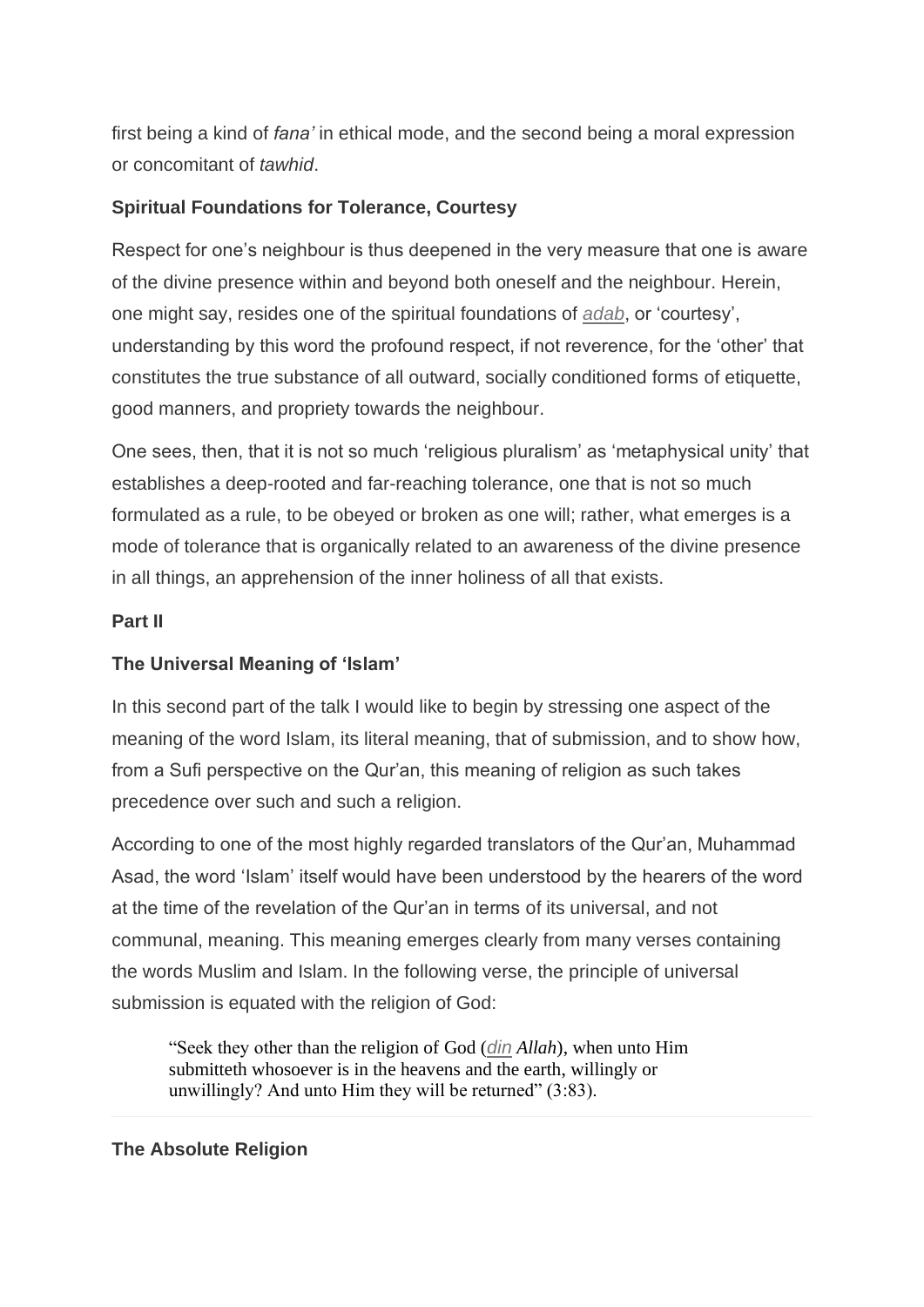The commentator al-Kashani helps to situate with the utmost clarity the nature of this religion of God. He does so in his esoteric exegesis on two sets of verses. First, in relation to a verse which declares that the religion bestowed upon the Prophet Muhammad was the very same religion which was bestowed upon his predecessors:

"He hath ordained for you of religion (*min al-din*) that which He commended unto Noah, and that which We reveal to thee [Muhammad], and that which We commended unto Abraham and Moses and Jesus, saying: 'Establish the religion, and be not divided therein...'" (42:13).

#### Kashani comments:

"He hath ordained for you of the religion, [that is] the absolute religion (*al-din al-mutlaq*), which God charged all the prophets to establish, and to be unanimous, not divided, with regard to it. This is the principle and root of religion (*asl al-din*)....This is other than the details of the revealed Laws (*duna furu' al-shara'i*), by which they [the prophets] differentiate this [root of religion]; this differentiation occurs in accordance with what is most beneficial in [the different situations] - such as the prescription of acts of obedience, worship and social intercourse. As God Most High says, 'For each We have appointed from you a Law and a Way  $(5: 48)$ ."

The difference between the 'absolute' or unconditional religion (*al-din al-mutlaq*) and the different forms this unique essence may take is then described by al-Kashani in terms of permanence and immutability. He continues:

"So the right religion (*al-din al-qayyim*) is tied to that which is immutable (*ma la yataghayyir*) within knowledge and action; while the revealed Law (*alshari'a*) is tied to that which alters in respect of rules and conditions."

The nature of this unchanging religion, together with its essential connection with the primordial nature of man, the *fitra*, is expounded by al-Kashani in an illuminating commentary on the following crucial verse:

"So set thy purpose for religion as one with pure devotion - the nature [framed] of God, according to which He hath created man. There is no altering God's creation. That is the right religion (*al-din al-qayyim*), but most men know not." (30:30).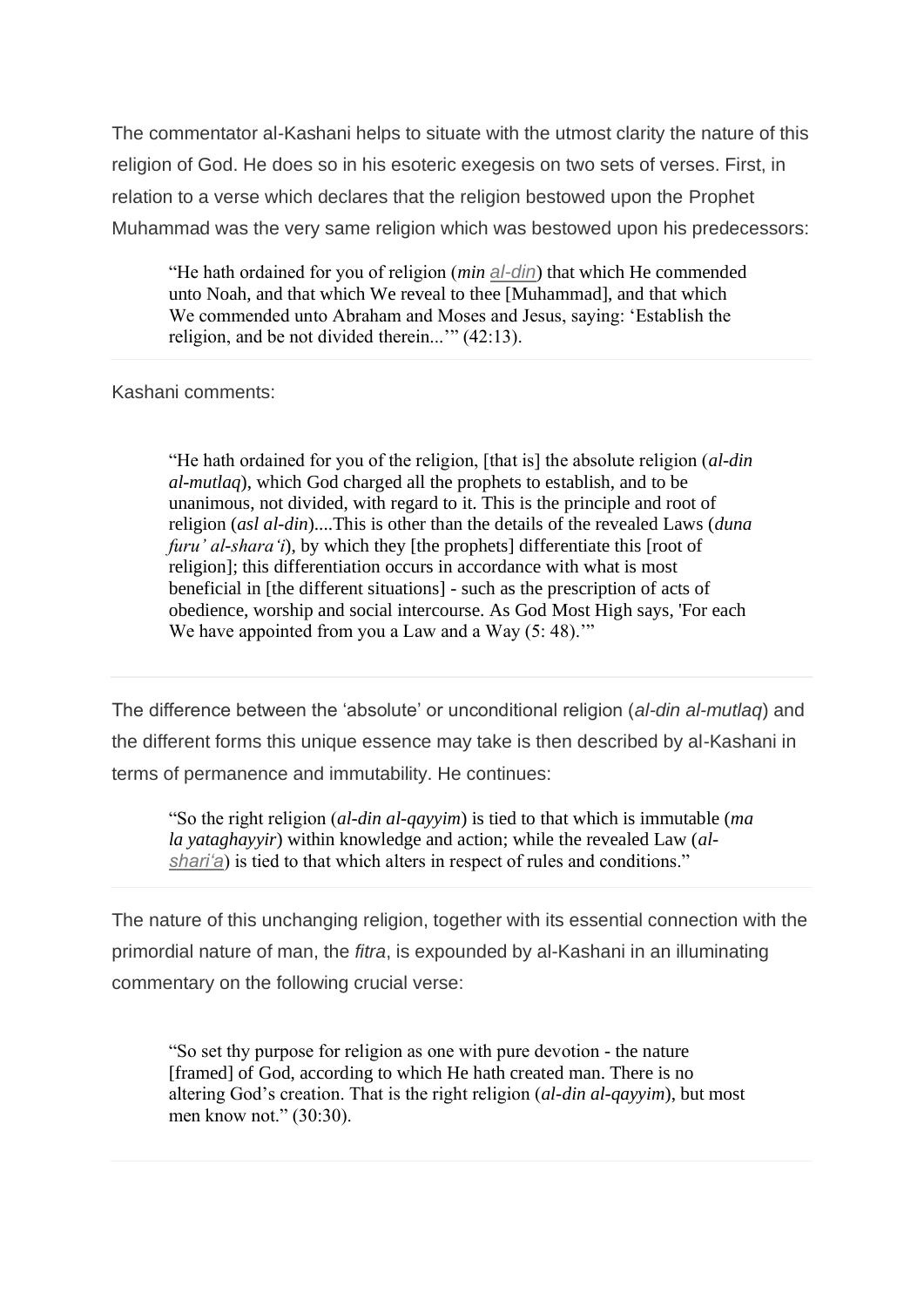#### Al-Kashani comments:

"So set thy purpose for the religion of *tawhid*, and this is the path to the Real (*tariq al-Haqq*)...or religion in the absolute sense (*al-din mutlaqan*). That which is other than this is not 'religion', because of its separation from the [way which leads to] attainment of the goal. The purpose [or 'face', *al-wajh*, in the verse being commented on] refers to the existent essence, with all its concomitants and accidental properties; and its being set for religion, is its disengagement from all that which is other than the Real, its being upright in *tawhid*, and stopping with the Real, without heeding its own soul or others, so that his way will be the way of God; and his religion and his path will be the religion and path of God, for he sees nothing but Him in existence."

#### **Fitra - Primordial Purity**

"That is, they cleave to the *fitrat Allah*, which is the state in accordance with which the reality of humanity was created - eternal purity and disengagement, and this is the right religion (*al-din al-qayyim*) in eternity without beginning or end, never altering or being differentiated from that original purity, or from that intrinsic, primordial *tawhid*."

The *fitra* is described as being the result of the 'most holy effusion' (*al-fayd al-aqdas*) of the divine essence; and nobody who remains faithful to this original nature can deviate from *tawhid*, or be veiled from God's reality by the presence of phenomena. Al-Kashani cites the *hadith*, "Every baby is born according to the *fitra*; its parents make it a Jew, a Christian or a Magian." But then he adds this important point: "It is not that this underlying reality changes in itself, such that its essential state be altered, for that is impossible. This is the meaning of His words *there is no altering God's creation. That is the right religion, but most men know not.*"

The *fitra* is conceived here as a fundamental - or 'constitutional' - affinity between the deepest dimension of the human soul and the ultimate realities expressed through divine revelation; the purest substance within resonates harmoniously with the most profound truths bestowed from on high.

#### **Moses and al-Khidr - Exoteric and Esoteric Knowledge**

Before substantiating this conception of essential religion or religion as such by citing particular Qur'anic verses, it is important to mention very briefly the Qur'anic encounter between Moses and the mysterious personage al-Khidr, not mentioned by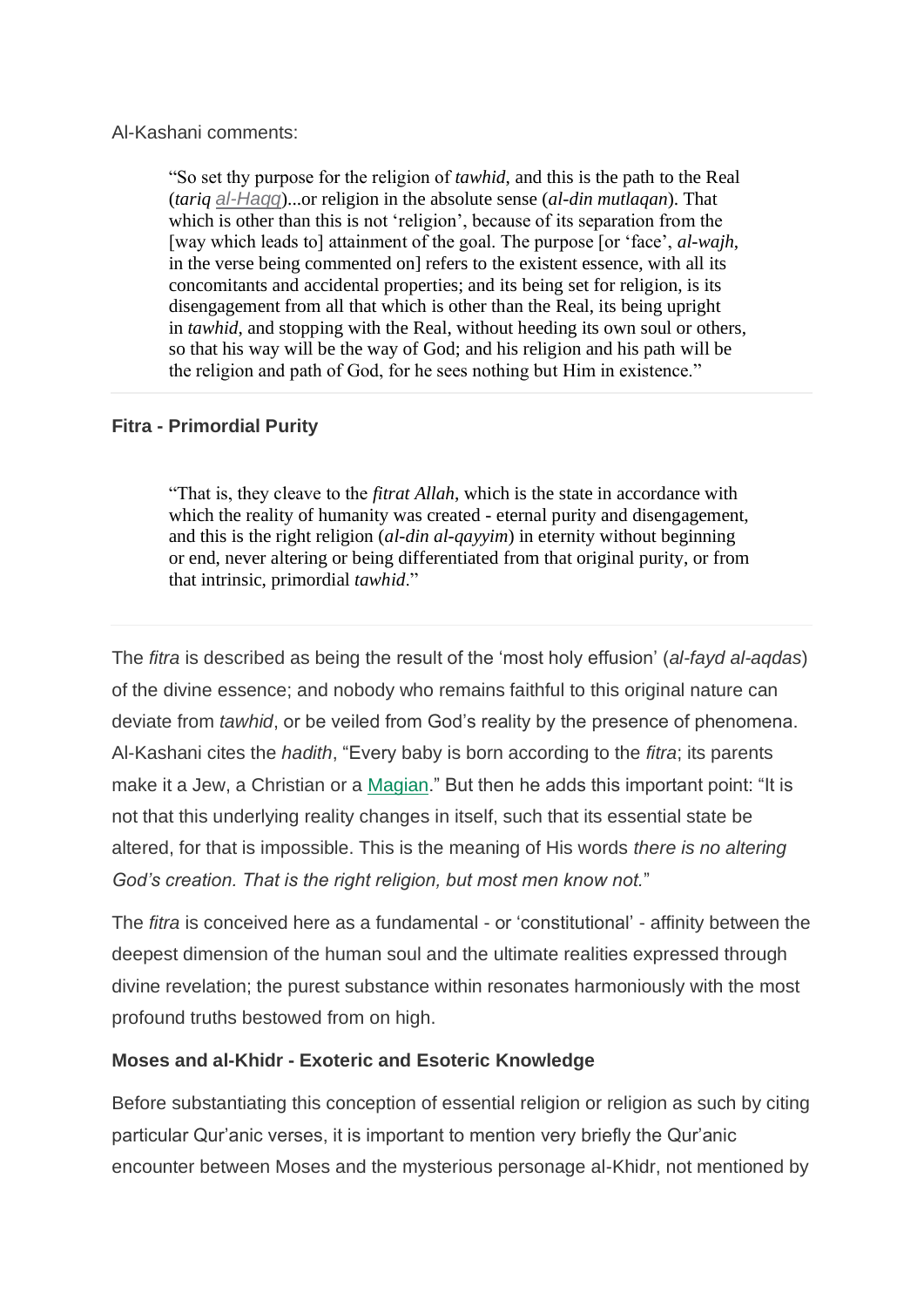name in the Qur'an. Even in its literal aspect, the story alludes to the distinction between the form of religion and its transcendent essence, between exoteric and esoteric knowledge. In this encounter certain forms of the law and social convention are violated by al-Khidr, who receives direct, divine inspiration regarding unseen realities underlying the situations in which the violations take place.

One of the uses to which Ibn 'Arabi puts this story reinforces its already esoteric nature. He relates it to his important and much misunderstood doctrine of the superiority of sanctity or *walaya*, over prophecy or *nubuwwa*. Sanctity is higher because the knowledge proper to it is universal, whereas prophecy is lower insofar as the knowledge comprised within it is delimited by a particular message. But it is a question of principial priority and not personal superiority: sanctity is more universal than prophecy, but the prophet is always superior to the saint, as the prophet's sanctity is the source of the sanctity of the saint. According to Ibn 'Arabi, then, the encounter between Moses and al-Khidr is understood microcosmically: al-Khidr represents a mode of universal consciousness within the very soul of Moses, one which surpasses his consciousness *qua* prophet. This is a complex but important doctrine, that clearly affirms the relativity of the outward law in the face of its inner universal spirit, and we need to take note of it in this context.

#### **Islam Ecompasses all Revelations**

Now, to consider more explicit Qur'anic verses describing this essential religion:

"Say: We believe in God and that which is revealed unto us, and that which is revealed unto Abraham and Ishmael and Isaac and Jacob and the tribes and that which was given unto Moses and Jesus and the prophets from their Lord. We make no distinction between any of them, and unto Him we have submitted."

Then comes this verse:

"And whoso seeketh a religion other than Islam, it will not be accepted from him, and he will be a loser in the Hereafter." (3:84-85).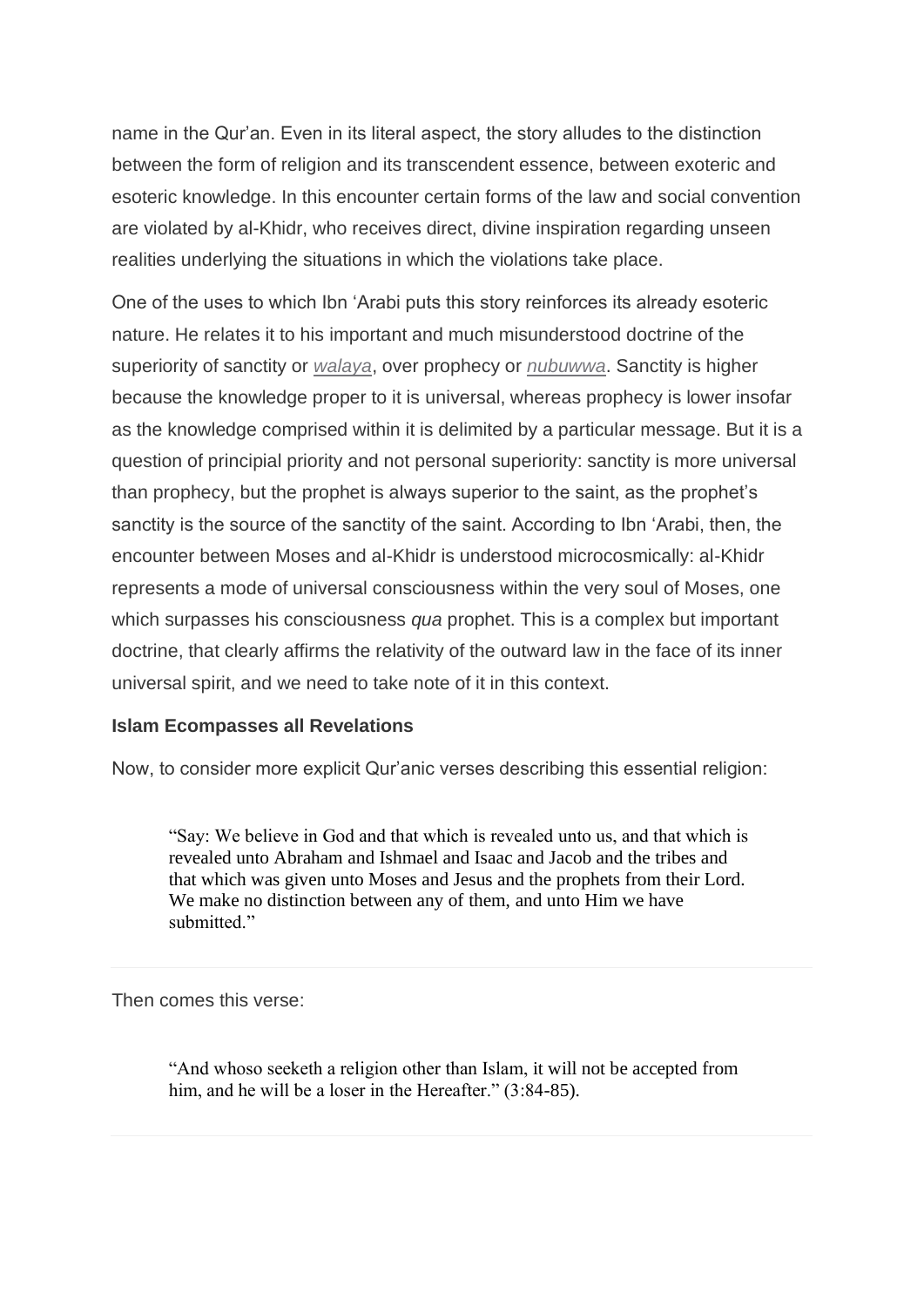Now whereas this last sentence is understood, from a theological point of view, as upholding the exclusive validity of 'Islam', defined as the religion revealed to God's last Prophet, it can also be seen as confirming the intrinsic validity of all the revelations brought by all the prophets mentioned in the previous verse. 'Islam' thus encompasses all revelations, which can thus be seen as so many different facets of essentially one and the same self-disclosure of the divine reality.

The universality of this guidance through revelation is clearly stressed in the following verses:

"For every community (*umma*) there is a Messenger." (10:47).

"Verily We sent Messengers before thee; among them are those about whom We have told thee, and those about whom We have not told thee." (40:78).

"And We sent no Messenger before thee but We inspired him [saying]: 'There is no God save Me, so worship Me.'" (21:25).

"Naught is said unto thee [Muhammad] but what was said unto the Messengers before thee." (41:43).

# **Diversity of Ways is Divinely Willed**

The conception of this 'essential religion' or religion as such, far from obliterating differences between religions, actually presupposes formal religious diversity, regarding it not so much as a regrettable differentiation but a divinely willed necessity. The following verses uphold this calibrated conception which recognises the inner substance of religion inherent in all revealed religions, on the one hand, and affirms the necessity of abiding by the dictates of one particular religion, on the other.

"For each We have appointed from you a Law and a Way (*shir'atan wa minhajan*). Had God willed, He could have made you one community. But that He might try you by that which He hath given you [He hath made you as you are]. So vie with one another in good works. Unto God ye will all return, and He will inform you of that wherein ye differed." (5:48).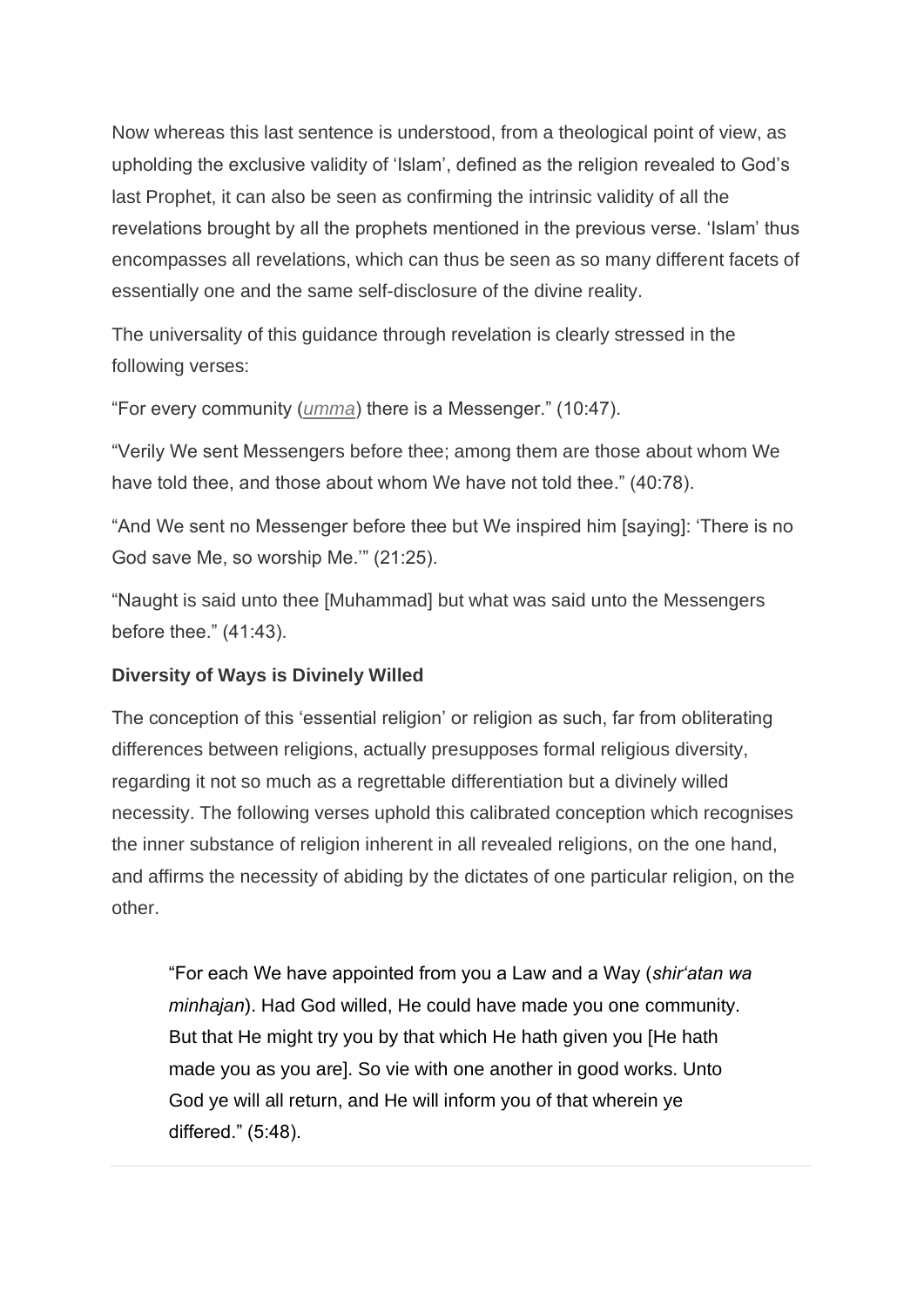"Unto each community We have given sacred rites (*mansakan*) which they are to perform; so let them not dispute with thee about the matter, but summon them unto thy Lord." (22:67).

#### **Salvation is Promised to the Faithful**

In another important verse, we are given a succinct definition of what constitutes this inner, essential religion. The verse also stands out as one of the most significant proof-texts in the Qur'an for upholding the principle that access to salvation is not the exclusive preserve of Islam *qua* particular religion:

"Truly those who believe, and those who are Jews, and Christians, and Sabeans - whoever believeth in God and the Last Day and is virtuous - surely their reward is with their Lord, and no fear shall come upon them, neither shall they grieve." (2:62).

# **Refuting Religious Exclusivism and Nationalism**

The attitude promoted by such an inclusivist definition of salvation is strengthened by other verses which explicitly criticise religious nationalism. For example:

"And they say: 'None entereth paradise unless he be a Jew or a Christian. These are their own desires.' Say: 'Bring your proof if ye are truthful.'" "Nay, but whosoever submitteth his purpose to God and he is virtuous, then his reward is with his Lord; no fear shall come upon them, and neither shall they grieve." (2:111-112).

This verse comes as a concrete rebuttal of unwarranted exclusivism. It does not contradict the exclusivist claims of the Jews and the Christians with an exclusivism of its own, that is, with a claim that only 'Muslims', in the specific sense, go to paradise. Access to salvation, far from being further narrowed by reference to the privileged rights of some other 'group', is broadened, and in fact universalised: those who attain salvation and enter paradise are those who have submitted wholeheartedly to God and are intrinsically virtuous. Faith allied to virtue: such are the two indispensable requisites for salvation.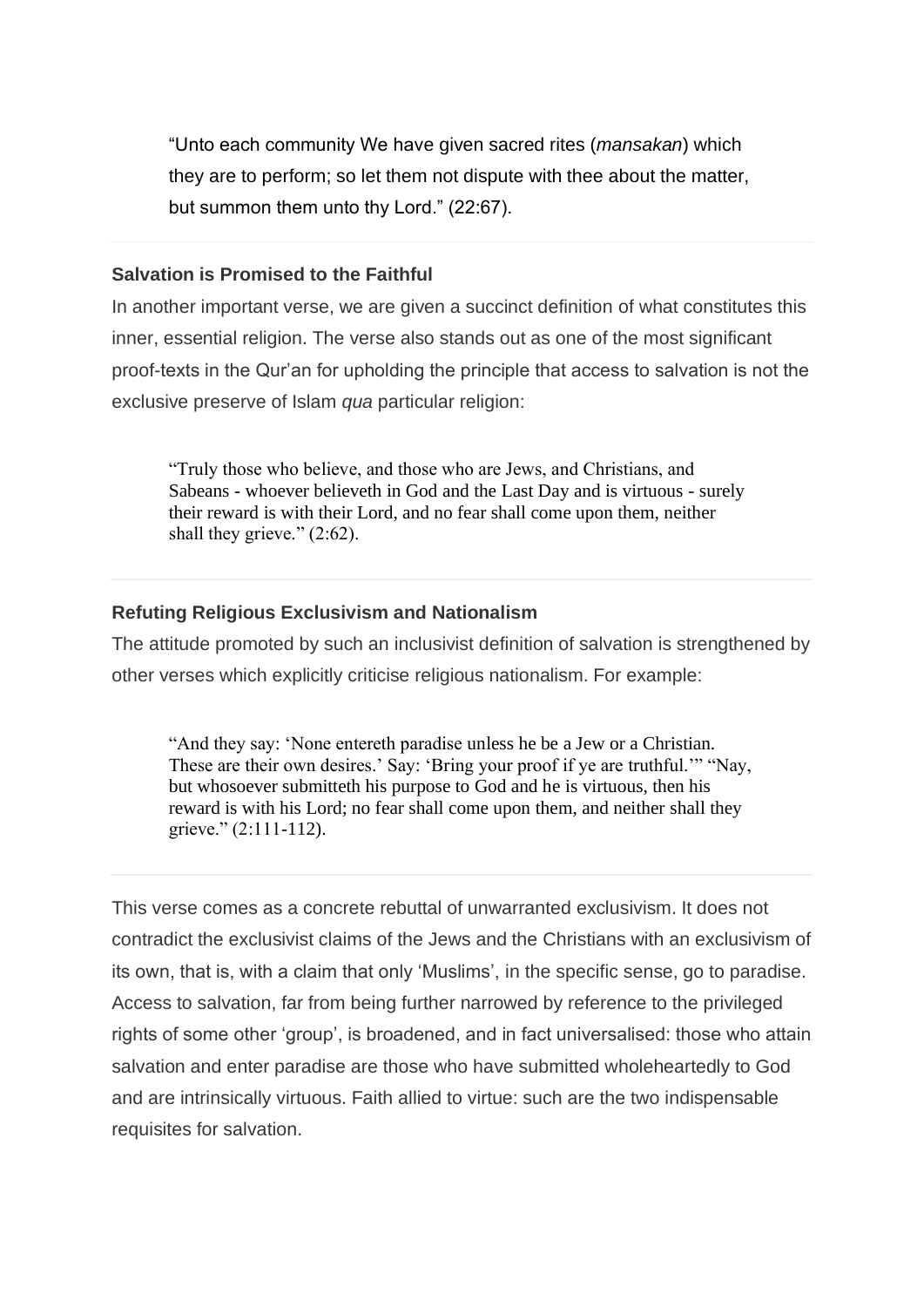Thus, it is perfectly justified to argue that the verse does not respond 'in kind' to the exclusivism of the People of the Book, but rather, pitches the response on a completely different level, a supra-theological or metaphysical level, which surpasses all reified definitions, confessional denominations, communal allegiances and partisan affiliations.

This supra-confessional conception is further strengthened by the following verses:

"It will not be in accordance with your desires, nor the desires of the People of the Scripture. He who doth wrong will have the recompense thereof, and will not find apart from God any protecting friend or helper."

"And whoso doeth good works, whether male or female, and is a believer, such will enter paradise, and will not be wronged the dint of a date-stone."

"Who is better in religion than he who submitteth his purpose to God (*aslama wajhahu li'llah*), while being virtuous, and following the religious community of Abraham the upright?..." (4:124-125).

One can read these verses as implying that in so far as the Muslim 'desires' that salvation be restricted to Muslims in the specific, communal sense, he falls into exactly the same kind of exclusivism of which the Christians and Jews stand accused. It should be noted that the very same word is used both for the 'desires' of the Jews and the Christians, and the 'desires' of the Muslims, *amaniyy*.

# **Beware of Restricting God to One's Own Beliefs**

Thus, Ibn 'Arabi's well-known warning against restricting God to the form of one's own belief is entirely in accordance with the thrust of this Qur'anic discourse:

"Beware of being bound up by a particular creed and rejecting others as unbelief! Try to make yourself a prime matter for all forms of religious belief. God is greater and wider than to be confined to one particular creed to the exclusion of others. For He says, 'To whichever direction you turn, there is the face of God."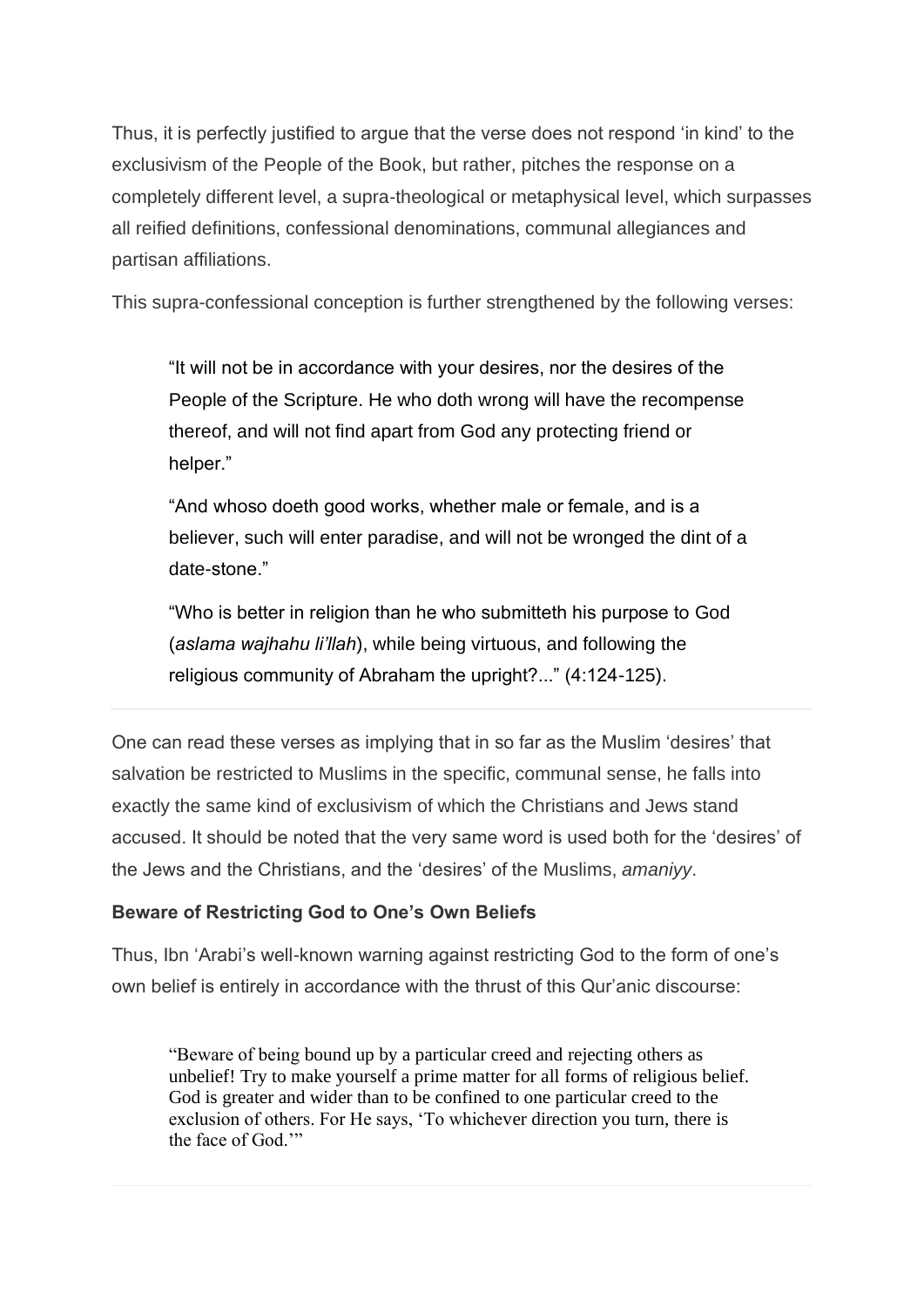# **The Doctrine of Abrogation**

We can also turn to Ibn 'Arabi for the most satisfying Sufi response to the traditional legal notion of the abrogation of other religions by Islam. Professor Chittick in a recent book on Ibn 'Arabi and the problem of religious diversity brings this important point to light. In a brilliant dialectical stroke, Ibn 'Arabi transforms the whole doctrine of abrogation from being a basis for the rejection of other religions into an argument for the validity of the other religions: for one of the reasons for the pre-eminence of Islam is precisely the fact that Muslims are enjoined to believe in all previous messengers and not just in the Prophet of Islam:

"All the revealed religions [*shara'I'*] are lights. Among these religions, the revealed religion of Muhammad is like the light of the sun among the lights of the stars. When the sun appears, the lights of the stars are hidden, and their lights are included in the light of the sun. Their being hidden is like the abrogation of the other revealed religions that takes place through Muhammad's revealed religion. Nevertheless, they do in fact exist, just as the existence of the lights of the stars is actualised. This explains why we have been required in our all-inclusive religion to have faith in the truth of all the messengers and all the revealed religions. They are not rendered null [*batil*] by abrogation - that is the opinion of the ignorant."

# **Universal versus Contextual**

Finally, one has to address the fact that the Qur'an also contains verses of a polemical nature. How does one relate to them? To answer as briefly as possible, we would say that priority should be given to those verses which are of a clearly principal or universal nature, as opposed to those which are clearly contextual in nature: contextual in the sense not just of being tied to the particular situations to which the Qur'an responds, but also contextual in the sense of being clearly situated on the plane of theological alternativism, or inter-communal conflict - the very plane that is transcended by the vision that unfolds from the verses we have been looking at.

# **Places Where God is Invoked**

Secondly, there is no warrant, even with an exclusivist reading of the Qur'an, for any brand of religious intolerance, and still less, persecution of non-Muslims. Far from it: in fact the Muslims are enjoined to defend with their own lives if necessary, churches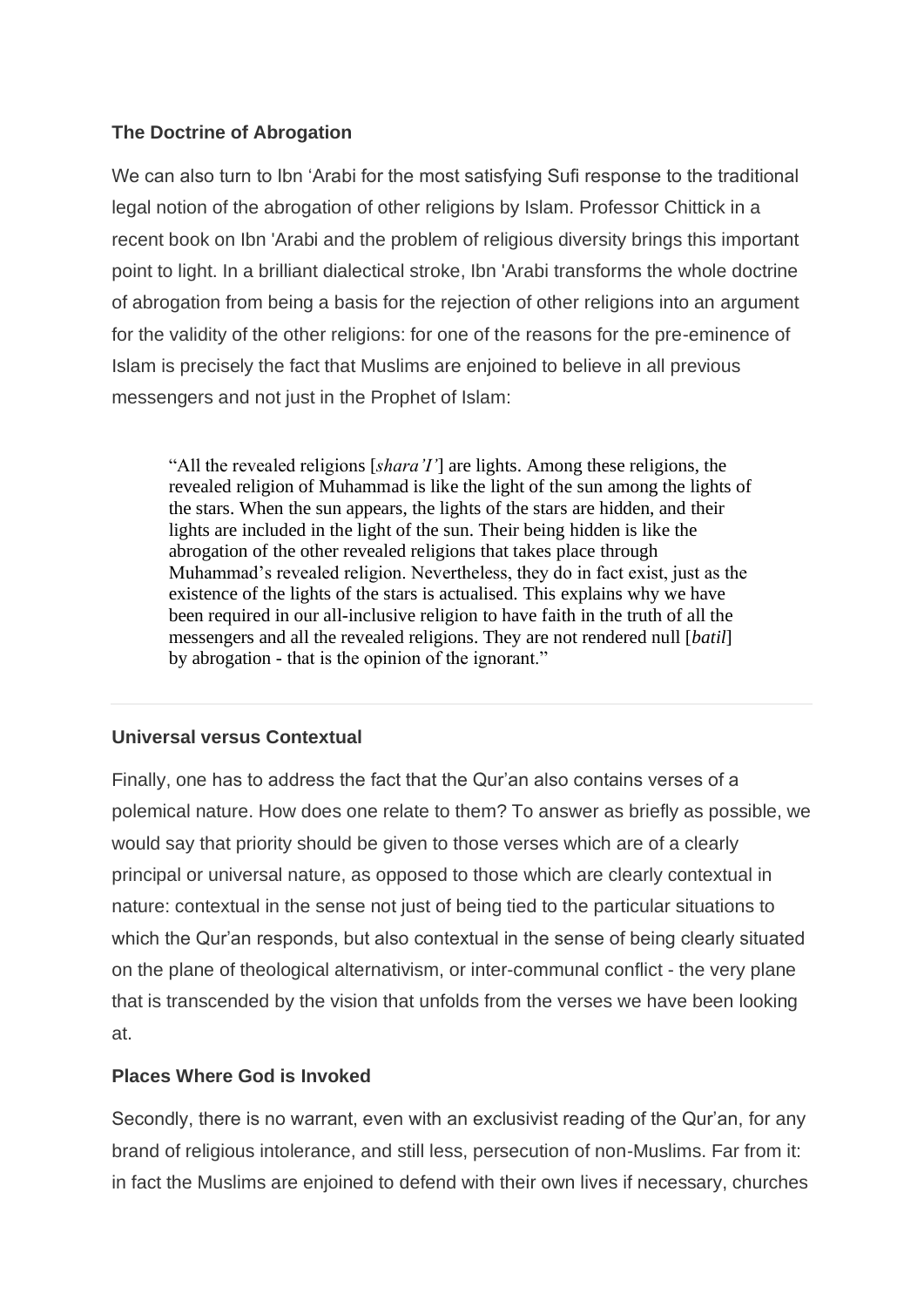and synagogues and not just mosques - all being described by the Qur'an as places "wherein the name of God is invoked much" (22:40). One should also cite in this connection the historically recorded acts of tolerance manifested by the Prophet himself - for example, in the treaty of Medina, in which the Jews were given equal rights with the Muslims; in the treaty signed with the monks of St. Catherine's monastery in Sinai; and, especially, in the highly symbolic fact that, in the middle of a long series of often intense theological debates with the Christian delegation from Najran, the Prophet invited the Christians to perform their liturgical worship in his own mosque.

## **The Universal Scent of the Beloved**

One observes here, in fact, a perfect example of how disagreement on the plane of dogma can co-exist with a deep respect on the superior plane of religious devotion. I would like to digress here and speak about Rumi a little, for this example of the prophetic *sunna* or way is a good background against which one can evaluate the following important passage in his *Discourses*. In one part of the book, he clearly takes to task a Christian, Jarrah, for continuing to believe in certain inherited Christian dogmas, in particular, the idea that Jesus is God, but this disagreement on the plane of dogma does not blind Rumi from his majestic vision of the spirit above all religious forms - a theme that recurs so often in Rumi's poetry - nor does it prevent practical discourse and mutual inspiration. In Rumi's words:

"I was speaking one day amongst a group of people, and a party of non-Muslims was present. In the middle of my address they began to weep and to register emotion and ecstasy. Someone asked: 'What do they understand and what do they know? Only one Muslim in a thousand understands this kind of talk. What did they understand, that they should weep?' The Master [i.e. Rumi himself] answered: 'It is not necessary that they should understand the form of the discourse; that which constitutes the root and principle of the discourse, that they understand. After all, every one acknowledges the Oneness of God, that He is the Creator and Provider, that He controls everything, that to Him all things shall return, and that it is He who punishes and forgives. When anyone hears these words, which are a description and commemoration (*dhikr*) of God, a universal commotion and ecstatic passion supervenes, since out of these words come the scent of their Beloved and their Quest.'"

#### **Spiritual Dialogue Despite Theological Differences**

In this passage the notion of creative, spiritual dialogue is given clear definition. Receptivity to innate spirituality, such as is rooted in the *fitra*, constitutes the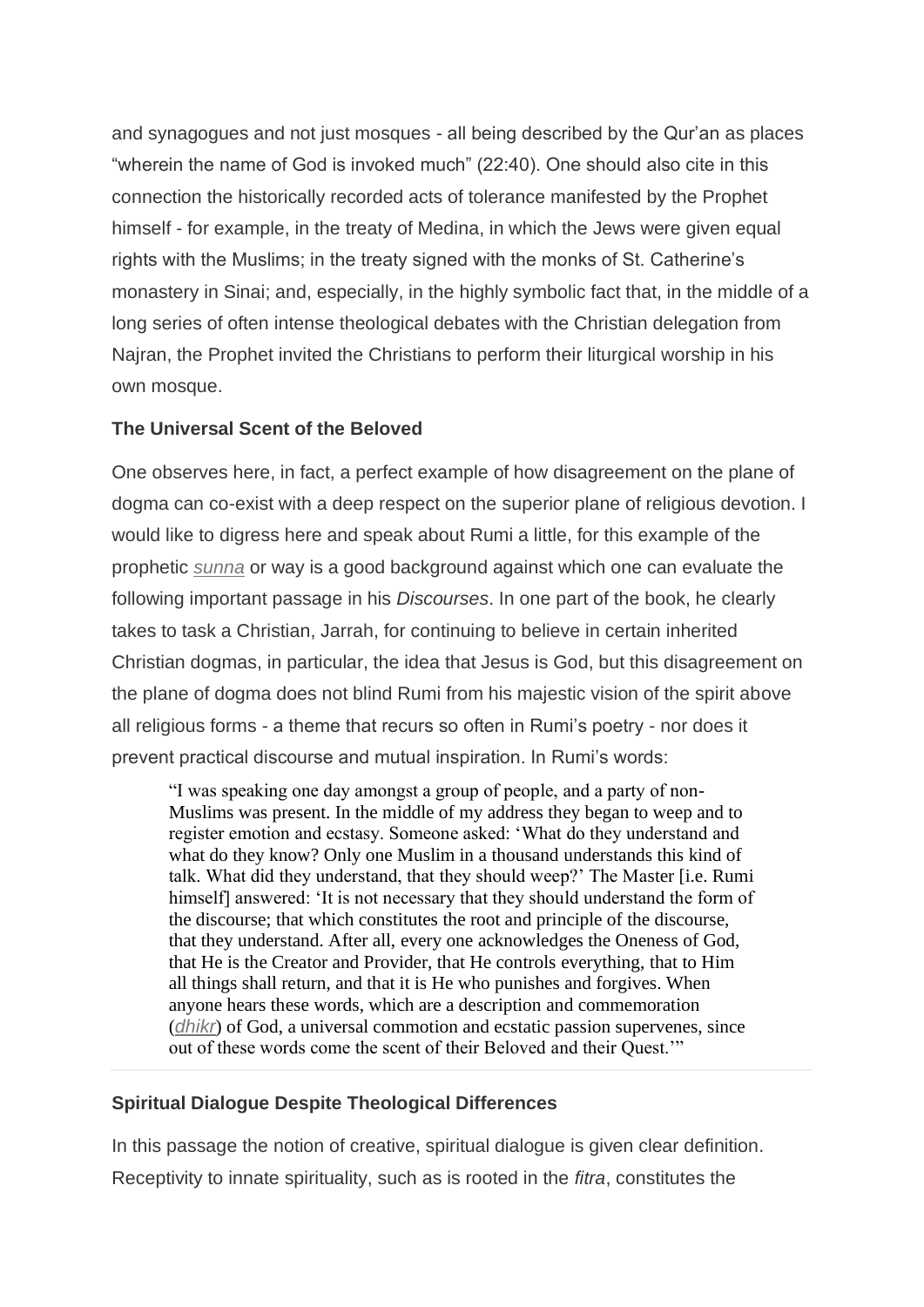inalienable substance of the human soul; and this innate spirituality recognises no confessional boundaries. Rumi is not so much denying the fact that Muslims and non-Muslims disagree over particular dogmas, as affirming the ever-present validity of spiritual dialogue, a mode of dialogue which bears fruit *despite* theological disagreement.

This is because the receptivity proper to spiritual substance is of infinitely greater import than the limitations proper to all mental conceptions. This is how one can understand the following statement, in which both faith and infidelity are transcended by something more fundamental than the plane on which this dichotomy exists:

"... all men in their inmost hearts love God and seek Him, pray to Him and in things put their hope in Him, recognising none but Him as omnipotent and ordering their affairs. Such an apperception is neither infidelity nor faith. Inwardly it has no name."

This perspective is reinforced by the following statements from the same work. Prayer, he says, changes from religion to religion, but "faith does not change in any religion; its states, its point of orientation and the rest are invariable."

"... love for the Creator is latent in all the world and in all men, be they Magians, Jews or Christians...."

# **Addressing Polemical Verses in the Qur'an**

Now, to return to the polemical verses that the Qur'an contains, one has also to counterbalance them with the Qur'anic order to engage in constructive dialogue, and to avoid disputation, given the presence of piety and faith in other religious traditions. This is found, not only implicitly, through spiritually interpreted verses, but also explicitly, as in the following verses:

"They are not all alike. Of the People of the Scripture there is a staunch community who recite the revelations of God in the watches of the night, falling prostrate."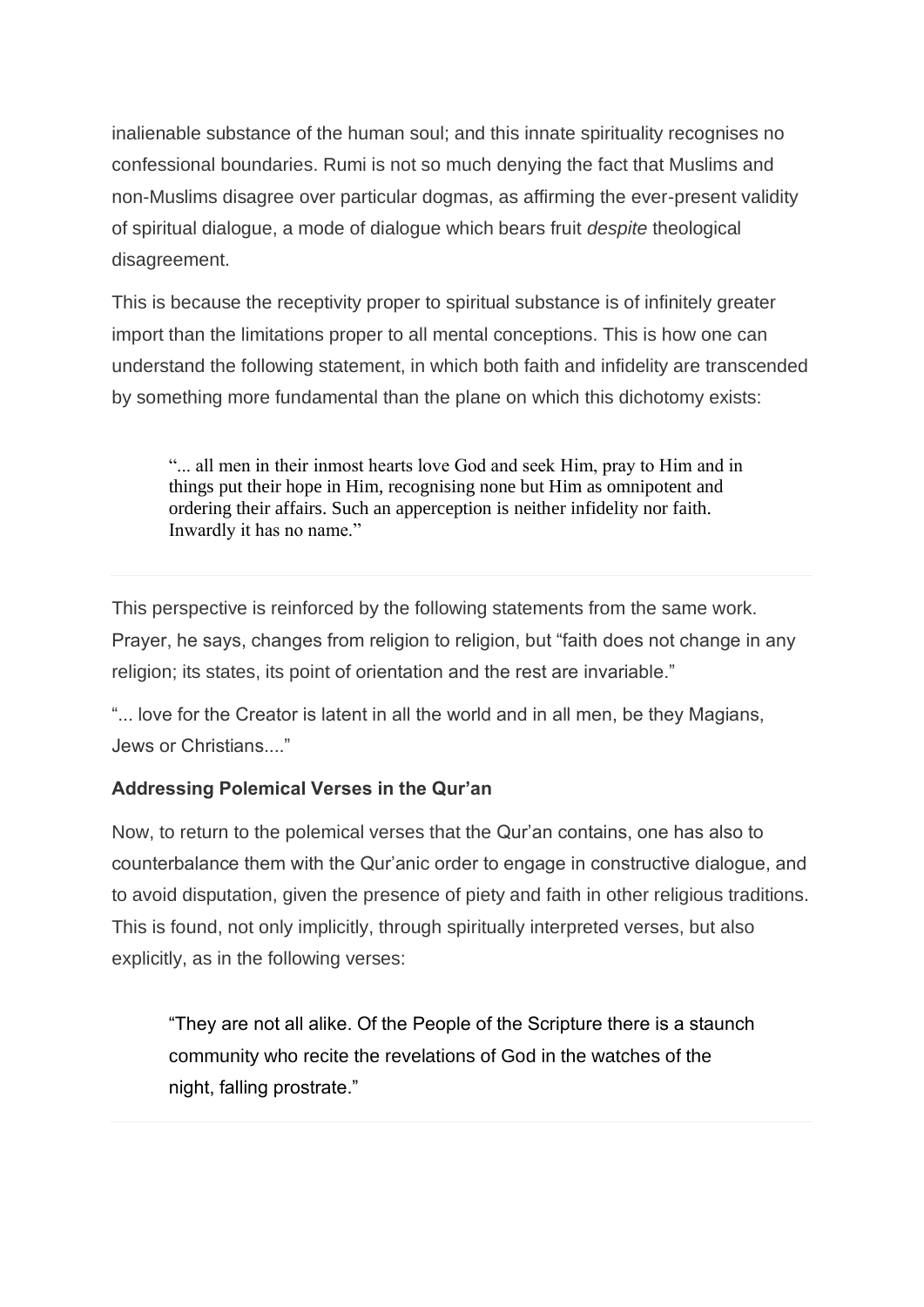"They believe in God and the Last Day, and enjoin right conduct and forbid indecency, and vie with one another in good works. These are of the righteous."

"And whatever good they do, they will not be denied it (check other translations); and God knows the pious." (3:113-114).

"Thou wilt find the nearest of them [the People of the Scripture] in affection to those who believe to be those who say: Verily, we are Christians. That is because there are among them priests and monks, and they are not proud." (5:82).

"I believe in whatever scripture God hath revealed, and I am commanded to be just among you. God is our Lord and your Lord. Unto us our works and unto you your works; no argument between us and you. God will bring us together and unto Him is the journeying." (42:150).

And finally:

"Call unto the way of thy Lord with wisdom and fair exhortation, and hold discourse with them in the finest manner." (XVI: 125).

Now, for those wishing to engage in dialogue with other faiths and their representatives, the key question devolves upon the way in which one understands that which is 'finest', *ahsan*. One is urged to use one's own intelligence, to debate with the religious 'other' in a way that conforms to wisdom, that accords most harmoniously with the concrete context of one's own 'dialogical' situation.

#### **Emphasising That Which Unites**

For Muslims living in the West, at a time when the alternative to dialogue is not just diatribe but violent clash, the imperative of highlighting that which unites the different religions, the common spiritual patrimony of mankind, is of the utmost urgency. There is ample evidence in the Qur'anic text itself, and compelling commentaries on these verses by those most steeped in the spiritual tradition of Islam, to prove that